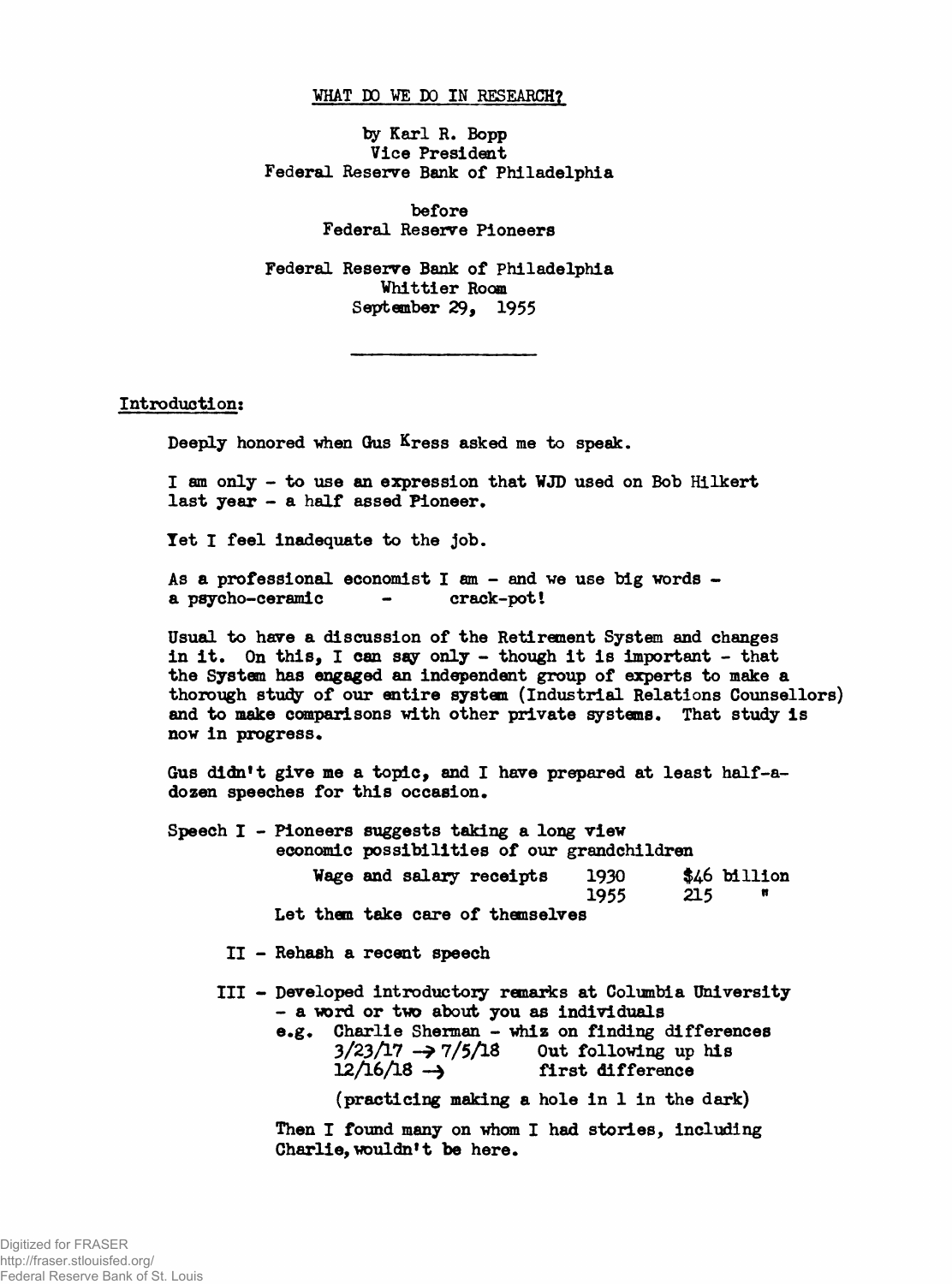- **IV. Lampoon fellow officers**
	- **e.g. Dick Viigus Texas trick or treat. Itfs my treat**

Ernie Hill came  $7/1/21$  – He still has  $4$  pennies of **the first nickel he ever earned. Has 4 1921 pennies in his coin collection - and for a small admission will show them to you.**

**Jim Vergari - watch his weight to predict future of business.**

**Bob Hilkert out with the Boy Scouts lest you think** him ready to retire.

- **V. Contributions you have made - you are the backbone of the Bank**
	- **e.g. Olga Matuck who designed your emblem and who has brought beauty and creative activity to so many Bank people** - But would miss many.

**Then remembered**

Alex dePutron's famous conversation with Harold Hat, who is **not to be confused with Harry "the Hat" Walker or David "the Hat" Noonen.**

**First opportunity to defend myself.**

**Have to wait a long time in Research for rebuttals but one needs PATIENCE in research**

## **What do we do in Research?**

1**. Why have economic research?**

Philadelphia National and First Pennsylvania Co. don't have

**2. We are a central bank - as you know**

**One of our less visible jobs**

- **3. Decisions based on**
	- **a. Hunch**
	- **b. Communion with burning bush**
	- **c. Impressions**
	- **d. Intuition**
	- **e. On basis of solid facts**